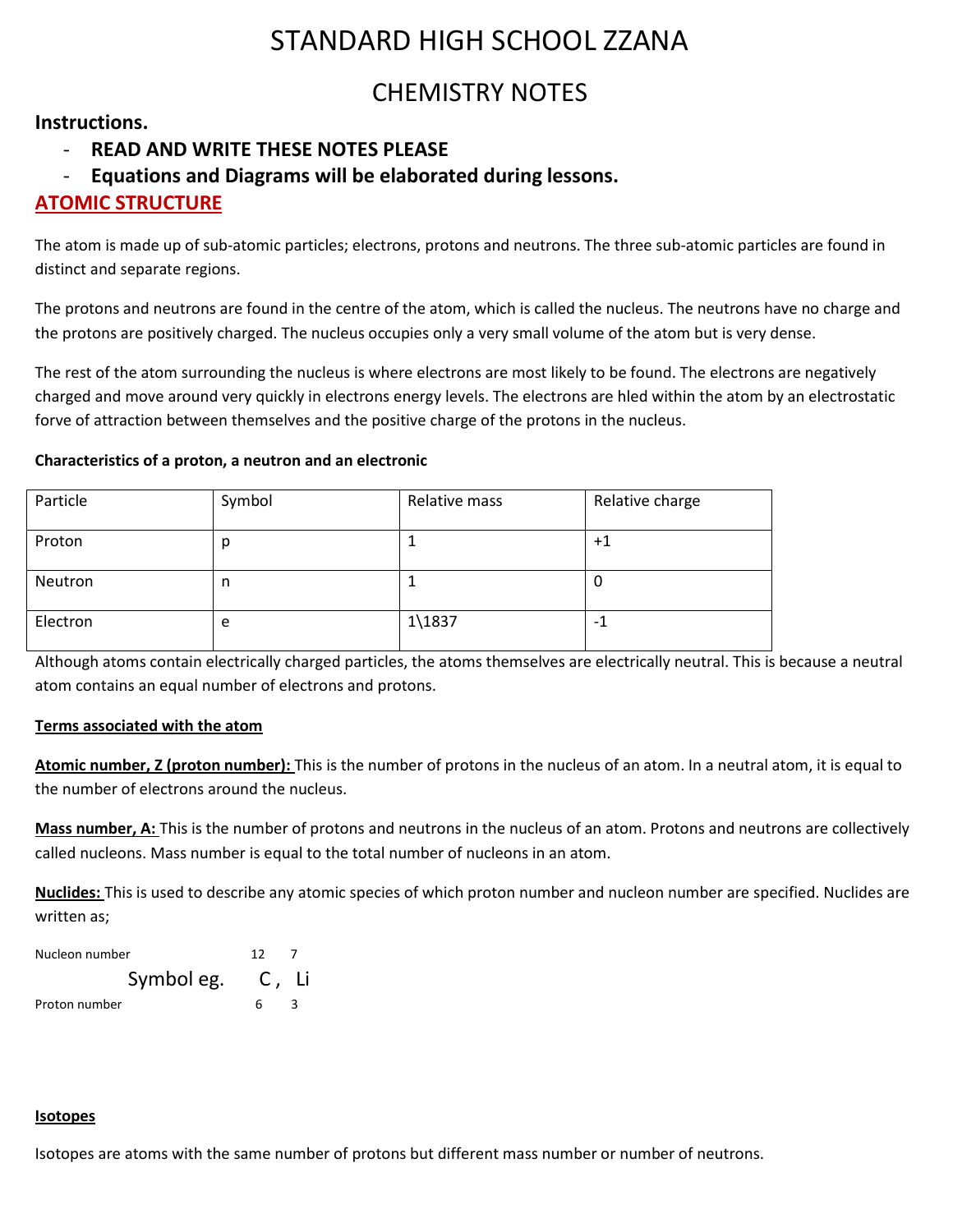**OR:** 

Isotopes are atoms of the same element with the same atomic number but different mass numbers.

#### **ELECTRONIC STRUCTURE OF AN ATOM AYOMIC SEPCTRUM.**

A spectrum is a bundle of different lines of different frequencies which may be visible or invisible when white light is passed through a glass prism or diffracting grating.

The study of interpretation of atomic spectrum when elements are heated explains how electrons in atoms of different elements are arranged in their atoms.Each element produces a unique set of spectral lines. Since no two elements emit the same spectral lines, elements can be identified by their line spectrum.Atomic Spectra are produced by emission or absorption of energy.

#### **Emission spectrum (atomic emission spectrum)**

When an element in the gaseous state is heated or subjected to electric sparks, it emits light of a certain wavelength. When this radiation is resolved by spectrometer, the observed spectrum consists of a number of discrete coloured lines on a black background.

#### **Absorption spectrum (atomic absorption spectrum)**

When white light composed of all visible wavelengths is passed through the cool vapour of an element, certain wavelengths may be absorbed. These absorbed wavelengths are thus found missing in the transmitted light. The spectrum formed this way is made up of a series of dark lines and is referred to as atomic absorption spectrum. The wavelengths of the dark lines are exactly the same as those of the bright lines in the emission spectrum. The absorption spectrum spectrum of an element is the reverse of the emission spectrum of the element. Atomic spectral lines are emitted or absorbed not only in the visible region but also in the infrared region or in ultraviolet region.

Since the atomic spectra are produced by emission or absorption of energy depending on the internal structure of the atom, each element has its own characteristic spectrum. Today, spectral analysis has become a powerful method for the detection of elements even though present in extremely small amounts. The most important consequence of the discovery of spectral lines of hydrogen and other elements was that it led to our present knowledge of the atomic structure.

#### **THE HYDROGEN SPECTRUM**

This is a series (group) of lines, some in the visible region and others in the invisible region.

In each series, the spacing between the adjacent lines decreases as frequency of the waves giving the lines increases. (Or as the wavelength decreases) The decrease in the spacing is caused by decreased nuclear attraction in the electrons resulting into a continuum in each series.

In the visible part of the spectrum, this is observed as a number of lines, each of different colour. The four prominent colours being red, blue-green, blue and violet.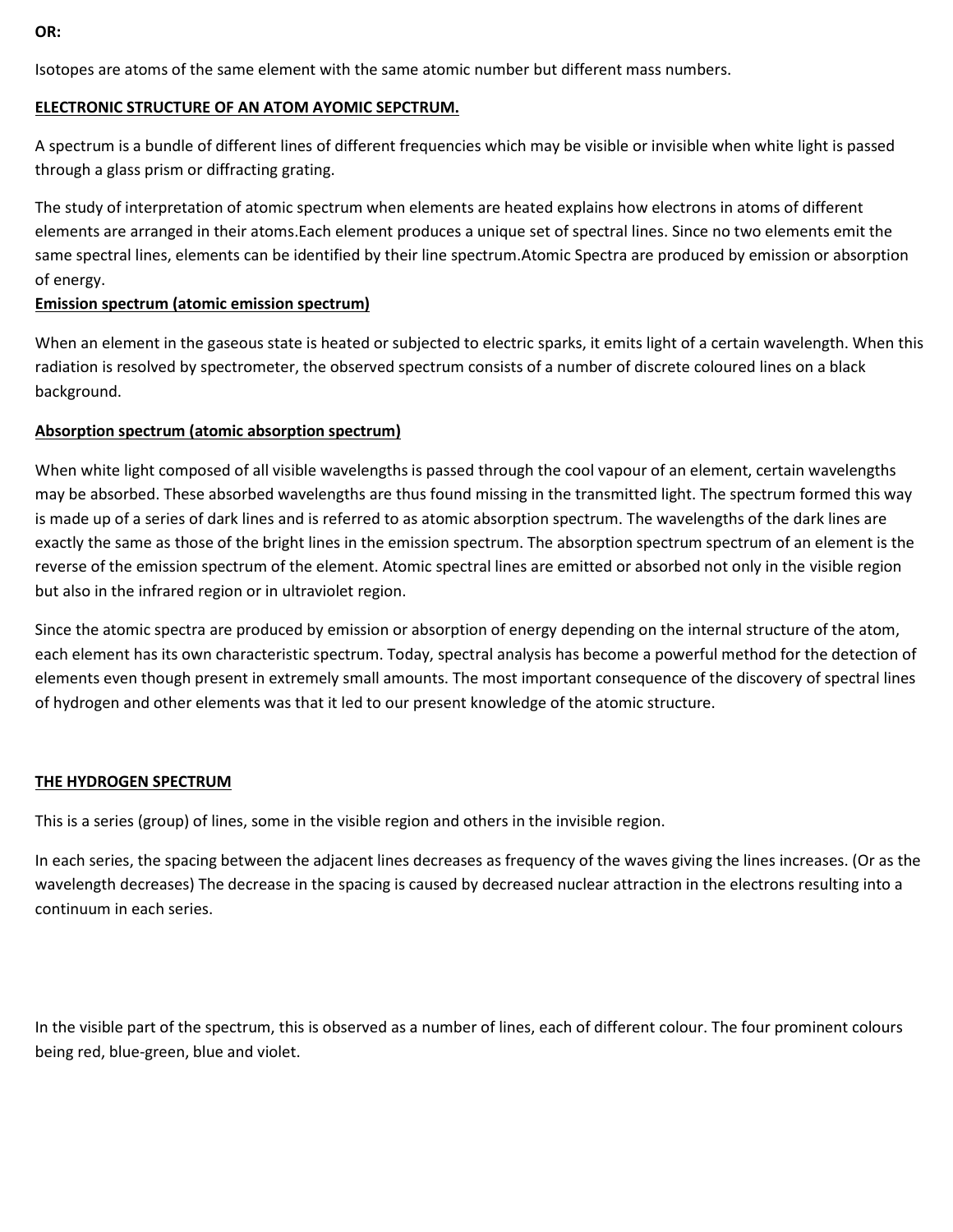#### **Features of the spectrum**

- The spectrum obtained consists of a number of definite lines.
- Each line corresponds to a definite wavelength of radiation.
- In each series, the interval between the sequences of lines becomes smaller and smaller towards the high frequency end of spectrum until the lines run together or converge to form a continuum of light. **Why do the lines get closer? They do because there is a decrease to the nuclear attraction of an electronic occupying a higher energy level as it is far away from the nucleus. Consequently the energy difference between the energy levels decreases.**

#### **Formation of hydrogen emission spectrum**

This is formed when electricity (or electric discharge) is passed through a discharge tube containing hydrogen gas at low pressure. The hydrogen molecules break up into single hydrogen atoms. The single electrons ot each hydrogen atom absorbs energy and is promoted (or jumps) from the ground state (energy level n=1) to higher energy level(excited state) where it is unstable.

When the electron of each hydrogen atom falls back to the ground state(lower energy level), it emits (gives) out light (or radiation) of a definite amount of energy giving rise to the emission spectrum recorded on the photographic plate.

#### **Formation of the absorption spectrum**

This is formed when light is shone through hydrogen atoms and the electrons absorb energy of definite amount. The electron(s) jump to the excited state (higher energy levels) giving rise to the absorption spectrum which is recorded on a photographic plate.

#### **BOHR'S MODEL OF THE ATOM**

Rutherford's nuclear model simply stated that an atom had a nucleus and the negative electrons were present outside the nucleus. It did not say anything as to how and where those electrons were arranged. It could not explain why electrons did not fall into the nucleus due to electrostatic attraction.

In 1913, Niels Bohr proposed a new model of atom which explained some of these things and also the emission spectrum of hydrogen. Bohr's theory was based on Planck's quantum theory and was built on the following postulates.

#### **Postulates of Bohr's theory**

- Electrons revolve around the nucleus in circular paths which are known as orbits or energy levels and only certain orbits are allowed.
- No energy is radiated by the electron while it is rotating in permissible orbits. (Energy levels) The energy levels were designated using quantum numbers; 1,2,3...
- Under normal circumstances, the electron occupies the energy level nearest to nucleus (n=1). It is then said to be in ground state.(most stable energy level)
- The return may occur in one stepor in stages. To whatever level the electron returns, it emits some or all of its surplus energy in form of radiation.
- The frequency of the radiations depends on the energy differences between the two energy levels, calculated from Planck's equation, hv=E2-E<sup>1</sup> where **h** is Planck's constant.η the frequency of a photon emitted or absorbed energy.

#### **Bohr's explanation of hydrogen spectrum**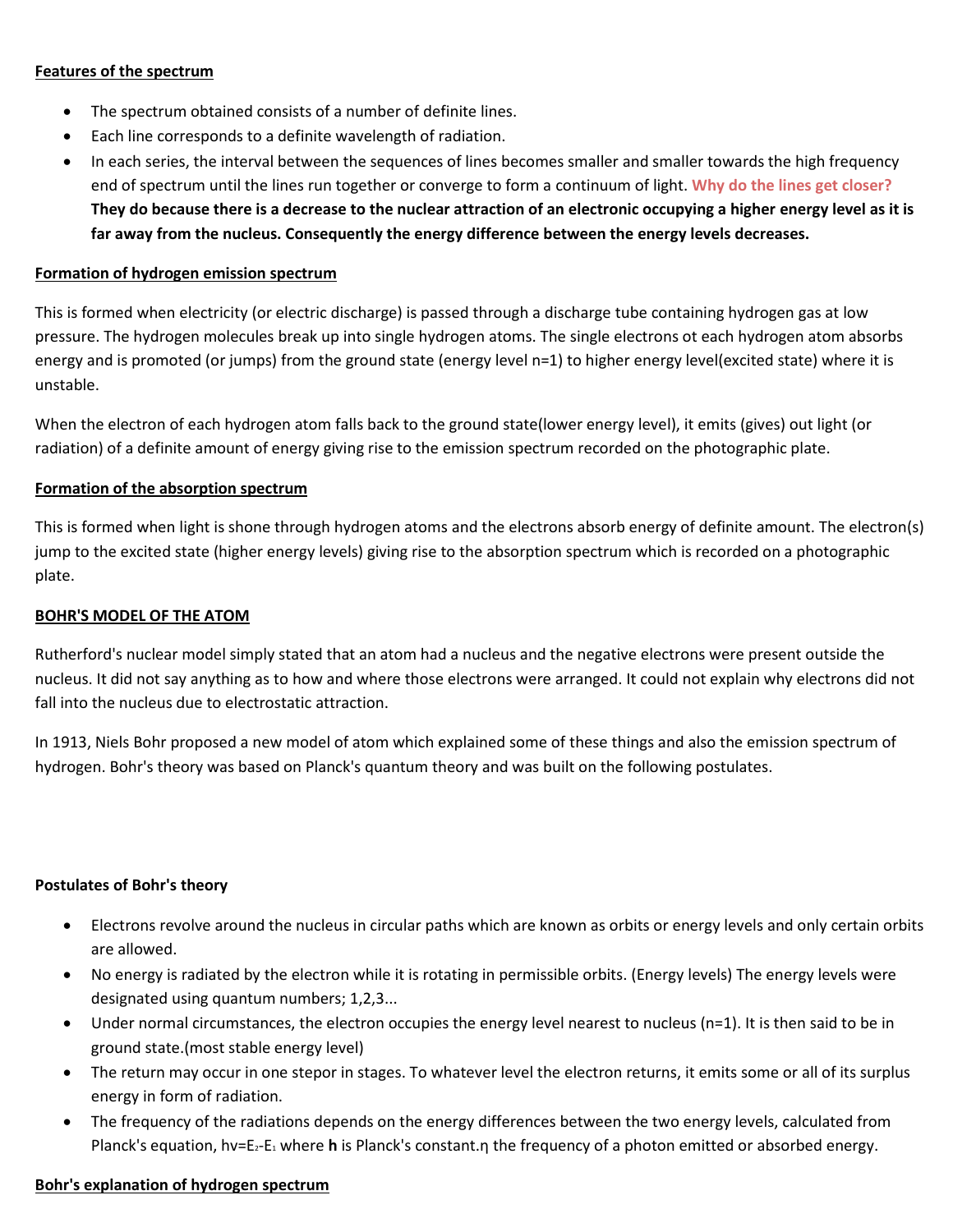Hydrogen atom has only one electron occupying energy level, n=1 where it is stable. When energy is supplied to hydrogen in the discharge tube, the electrons jump to higher energy level(n=2,3,4,5,6,...) depending on the quantity of energy absorbed where it becomes unstable, then drops back to the ground level where it is stable due to nuclear attraction.

The process of returning to energy level n=1(ground state) may occur in steps and whichever energy level it returns to, if emits radiation of different wavelength which gives rise to different lines in the emission spectrum.

Since the discharge tube contains millions of hydrogen atoms, the atoms may be excited to different extents. Therefore electron transitions of many kinds may take place thus the different series of lines in the hydrogen spectrum.Lines in the same series correspond to energy transitions between higher eenrgy level and common lower energy level.ie. the Lyman series in the emission spectrum arises when the electrons move to the n=1 level, the Balmer, Paschen, Bracket and Pfund series arise from transitions to n=2, n=3, n=4 and n=5 from the higher orbitals respectively.

| <b>Series</b>  | n | m     | <b>Region of the series</b> |
|----------------|---|-------|-----------------------------|
| Lyman          | 1 | 2,3,4 | Ultraviolet                 |
| Balmer         | 2 | 3,4,5 | Visible                     |
| Paschen        | 3 | 4,5,6 | Infrared                    |
| <b>Bracket</b> | 4 | 5,6,7 | Infrared                    |
| Pfund          | 5 | 6,7,8 | Infrared                    |

The wavelength of the lines and series to which they belong are related to the equation;

 $1/\lambda$ =RH(1/n<sub>1</sub>^2-1/n<sub>2</sub>^2)

Where  $\lambda$ = wavelength of a particular line

RH= Rydeberg's constant (10967800m^-1)

 $n_1$  and  $n_2$  are the quantum numbers for the final and initial energy levels respectively.

#### **Worked example**

**Calculate the wavelength of radiation emitted when an electron falls from n=4 to n=2.**

**Solution**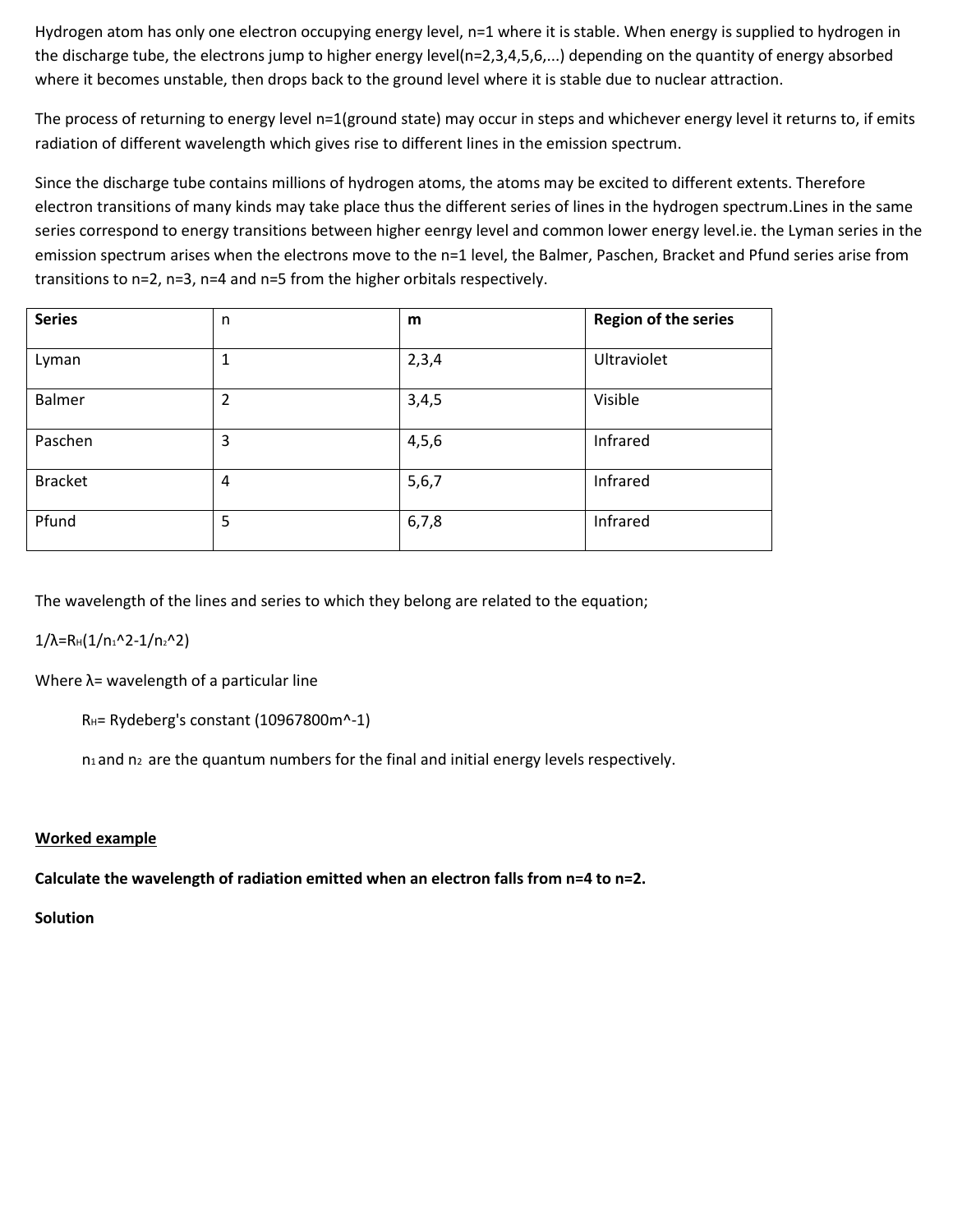**Note:** In each series, the lines become closer and eventually merge into one another as frequency increases. This means that the energy levels come closer with distance from the nucleus until when they merge into each other.

The formation of a continuum means the energy levels have merged and when an electron reaches this level, then it has been completely removed from an atom.ie. ionisation has taken place. The frequency of the convergence limit is used to calculate the energy required for ionisation to occur.

#### **Evidence for the existence of eenrgy levels in an atom**

The hydrogen spectrum provides evidence for the existence of energy levels in an atom. This is because;

- Hydrogen has one electron yet it produces a spectrum containing many lines separated from each other.
- There are several series of lines.eg. Lyman series, Balmer series, etc each series representing a particular energy level to which an electron returns.
- The spacing between adjacent lines in each series differs.
- There is a continuum in each series of lines.
- The light giving each line is of definite energy or frequency.
- Give out light of different colours.
- Each of the big lines comprises if two small lines.

#### **Using the spectrum to find ionisation energy of hydrogen**

If enough energy is supplied to move the electron up to the infinity level, the atom will be ionised. The energy gap between the ground state and the point at which the electron leaves the atom can be determined by ΔE=hf where **f=C/λ** where **f** is the frequency, **C** is speed of light, **λ** is the wavelength, **h** is Planck's constant.

#### **Significance or application of the line spectrum**

- It shows that within an atom of elements, there are different energy levels (sub-energy or orbitals) within which the elections are distributed around the nucleus.
- It also shows that the energy difference between these energy levels diminishes as the distance from the nucleus increases.
- Spectral lines are used in the determination of first ionisation energy of different elements.
- Spectral lines are also used in the identification of different metal ions.ie.by the flame test.

#### **Information obtained from separate lines in the spectrum**

- The lines give confirmation about the electronic structure of the hydrogen atom.
- The separate lines indicate that there are discrete or definite energy levels in the hydrogen atom.
- The energy possessed by an electron is quantized.
- Electrons can only exist in specific regions called orbits or energy levels.

#### **Worked example**

#### **a).Calculate the ionisation energy when an electron falls from n=**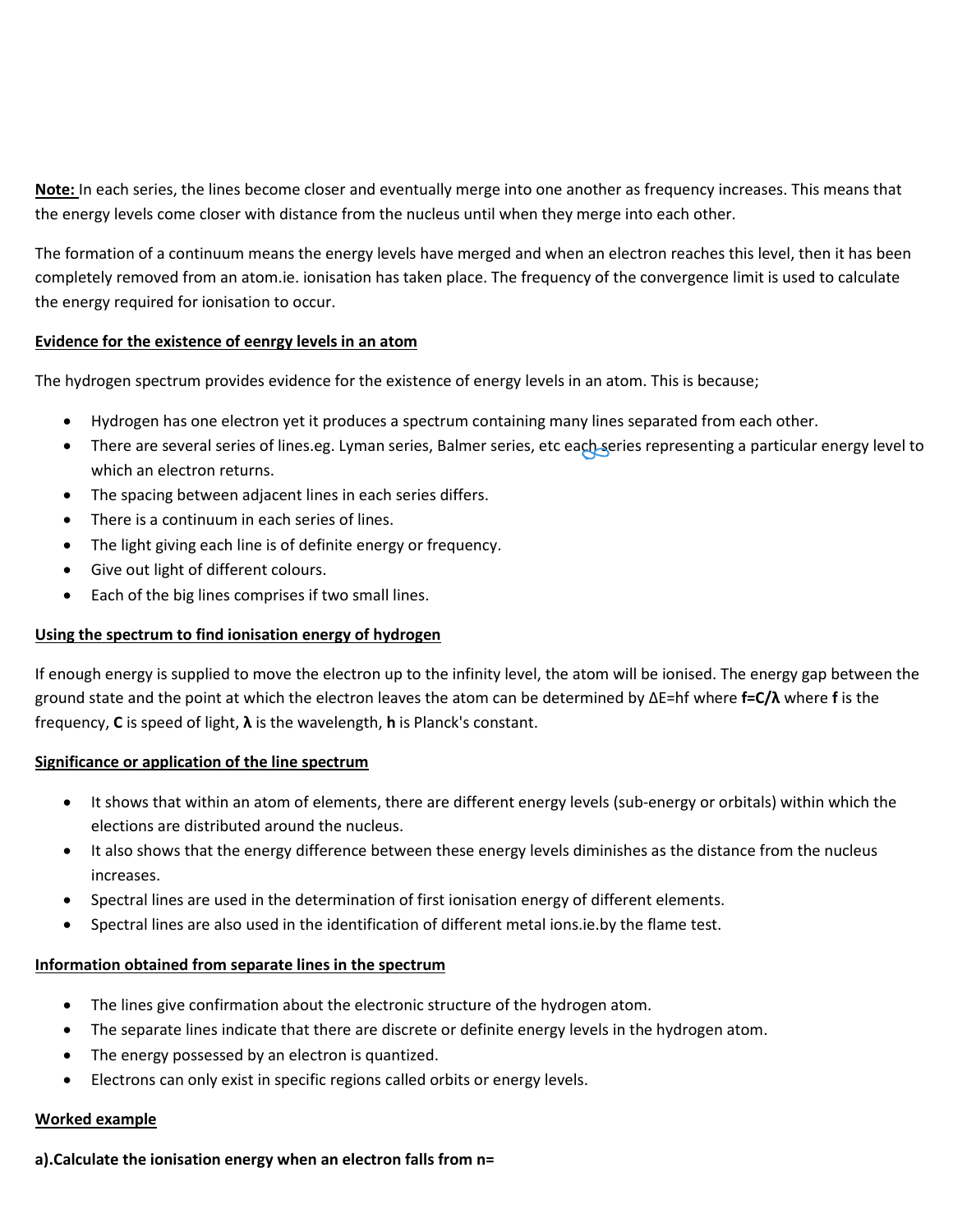#### **to n=1**

#### **Solution**

Energy given out when an electron falls to a lower energy level is given by;

#### **b).State any two characteristics of the emission spectrum of hydrogen.**

- The spacing between the lines in each series decreases until they convergence to a continuous spectrum (continuum)
- The lines in the visible spectrum have different colours.
- There are bright lines on a dark background.
- The hydrogen spectrum consists of a series of lines in both visible and invisible region of the electromagnetic spectrum.

#### Example

Calculate the frequency of radiation emitted when electron falls from n=4 to n=1

Note:

If energy is not enough to move an electron, no spectrum is emitted and the energy absorbed by an atom just increases it's potential energy.

#### Example

Find the wave length of the line formed in the Balmer series when an electron falls for third energy level.

**Solution**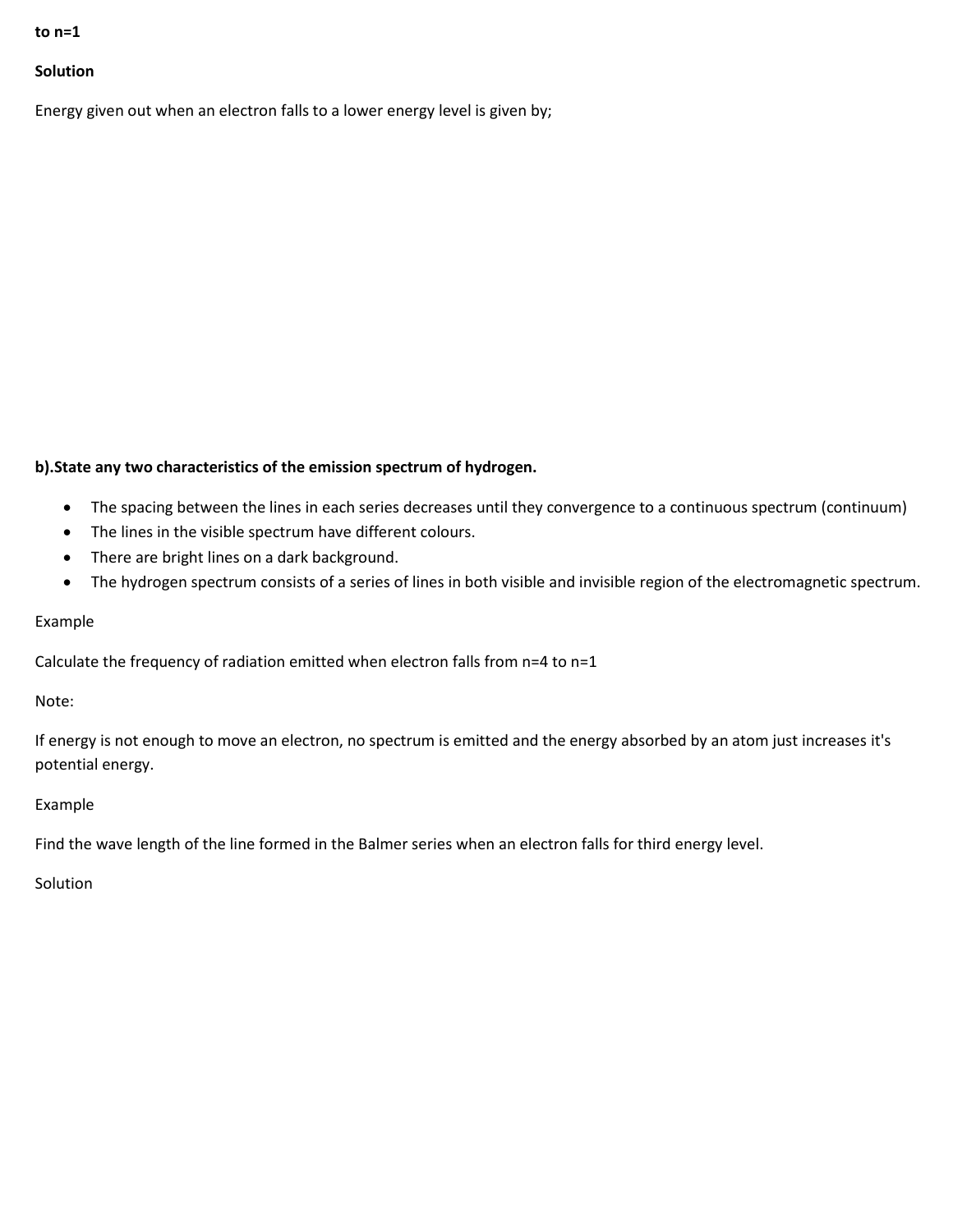Explain why hydrogen has one electron yet produces a spectrum containing many lines

#### **Solution**

When light is passed through hydrogen atom get excited to lighter energy levels where it is unstable by absorption of energy as it moves from energy level to the next one in stages. Each amount of energy absorbed corresponds to a specific have length. The energy absorbed in each stage gives rise to a clear line in the absorption spectrum.

Question

Wakissha 2014 p2

The figure below shows part of the emission spectrum of hydrogen corresponding to the Balmer series

a) state any two characteristics of emission spectrum.

- The spacing between the lines in each series decreases until they converge into continuous spectrum.
- Lines in the visible spectrum have different colours.
- Bright lines on a dark background.
- Consists of a series of lines in both visible and the invisible region of the electromagnetic spectrum.

b). Calculate the quantum energy evolved in KJmol^-1 corresponding to the green line in the above spectrum.(Planck's constant= 6.625×10^-34Js^-1, velocity of radiation= 3.0×10^8ms^-1, Avogadro's number=6.02×10^23)

#### **No.6 JJEB 2013 P1**

## **a). State what is meant by principal quantum number.**

Principal quantum number, n represents a group of energy levels (orbits) indicating energy possessed by an element.

**b). The diagram below shows a series of lines in the ultraviolet region of the atomic spectrum of hydrogen.**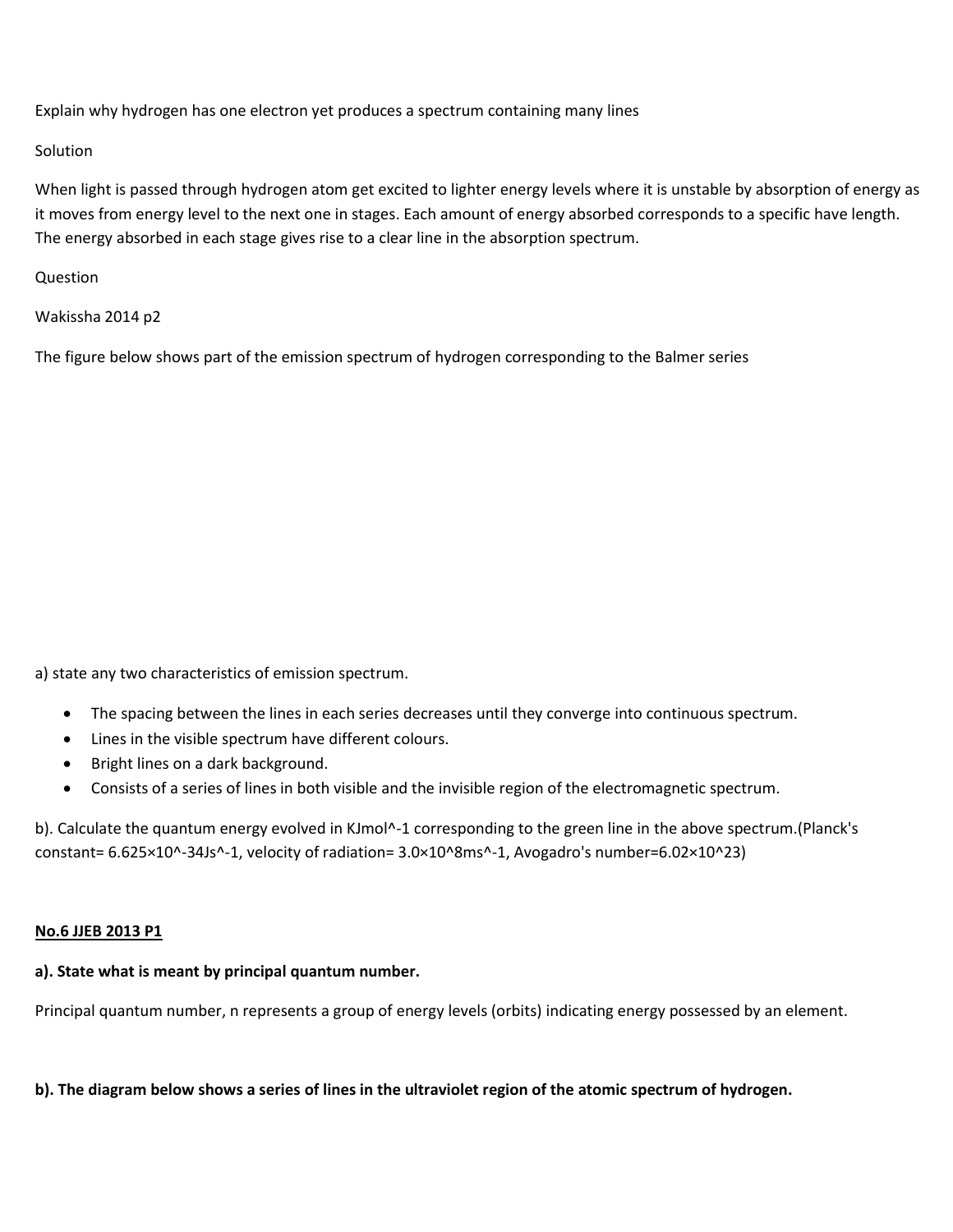#### **i). Indicate on the diagram the direction of increase in frequencies of spectral lines.**

#### **ii). Give two deductions that can be obtained from the separate lines in the spectrum**

- Since each spectral lines represents radiant energy of specific wavelength and frequency, then energy possessed by an electron is quantized.
- Electrons can only exist in specific regions called orbitals or energy levels.

#### **iii). Explain why the emission lines get closer and eventually merge into a continuum.**

The nuclear attractions of an electron occupying a higher energy level decreases as it is far away from the nucleus. Consequently, the energy difference between the energy levels decreases where formation of spectral lines that become closer and merge into a continuum. **c).The frequency of the spectral lines at the start of the continuum is 3.46×10^15Hz. Calculate the ionisation energy in kilojoules per metre. (Planck's constant=6.62×10^-34Js^-1)**

#### **No.1 UNEB 2000 P2**

#### **ELECTRONIC DISTRIBUTION IN ATOMS**

With in an atom, electrons occupy energy levels. Electrons occupying the same energy levels are said to belong to the same quantum shells denoted by their principle quantum numbers 1,2,3,4,etc or by the letters K,L,M and N,etc starting with the shell nearest to the nucleus. Principal quantum number is a quantum(energy) number that represents a group of energy levels (orbits) indicating energy possessed by an element. When the lines in emission spectrum were examined with a spectroscope of high resolving power it was found that that many of them consist not of a single line but of two or more lines close together. This implies that within a given energy level, there exist sub-energy levels in which the electrons differ slightly in energy. Thus similar transitions of two electrons in the same quantum shell produce radiations of slightly different wavelength if the electrons are in different sub-shells.

Theoretically in a given quantum shell, there are n possible sub-energy levels where n is the principal quantum number. Thus in the first main energy level, there is only one sub-energy level (sub shell) or orbitals. **An orbital** is the volume of space around the nucleus where there is a high probability of finding electrons. There are four orbitals (sub-energy levels) in which electrons are found. These include s,p,d and f.

#### **The s-orbital** is in the form

It carries a maximum of two electrons. In box form, it is represented as

<<Leave one page>>

The second main energy level has two sub-energy levels (orbitals), the s and p orbitals. Thus electrons can be in 2s and 2p orbitals.

The third main energy level has three sub-energy levels (orbitals) which include s,p and electrons can be in 3s,3p or 3d-orbitals.

The fourth main energy level has four sub-energy levels (orbitals), s,p,d and f. So electrons can be in 4s,4s,4d or 4f orbitals.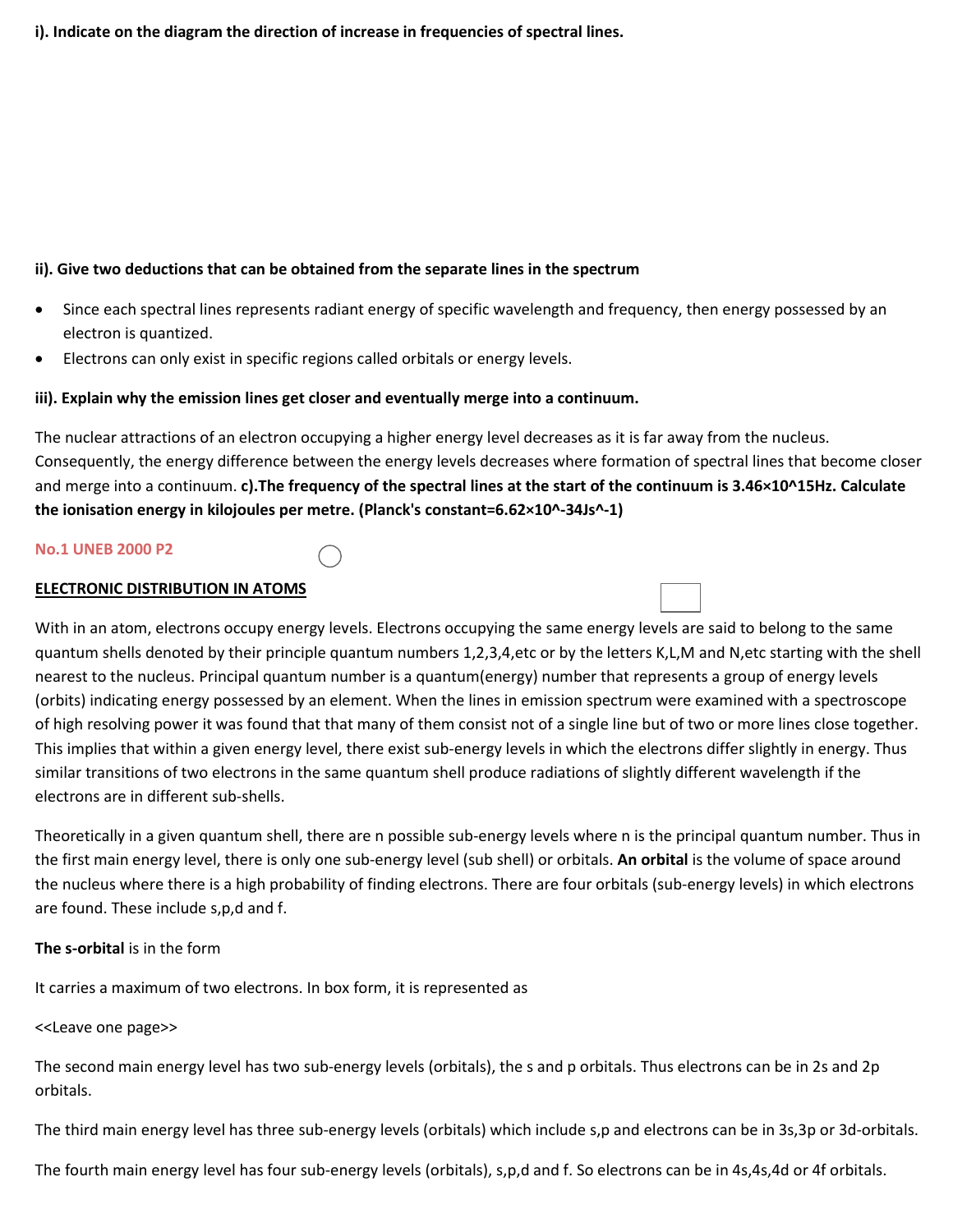Each type of energy level can hold a different number of electrons.

| Sub-energy levels (orbitals) | Number of electrons |
|------------------------------|---------------------|
|                              | ำ                   |
|                              |                     |
| р                            | 6                   |
|                              | 10                  |
|                              |                     |
|                              | 14                  |

The table below shows the energy levels and sub-energy levels for the first four principal quantum numbers.

| Energy                   | Sub-energy levels | Total number of electrons |
|--------------------------|-------------------|---------------------------|
| n                        |                   |                           |
|                          | 1 <sub>S</sub>    | $2=2$                     |
| $\overline{\mathcal{L}}$ | 2S <sub>2</sub> P | $2+6=8$                   |
| 3                        | 3S3P3d            | $2+6+10=18$               |
| $\overline{4}$           | 4S4P4d4f          | $2+6+10+14=32$            |

**Note:** The orbitals(sub-energy levels) differ in energy. Each orbital takes a maximum of two electrons.

The table below shows how electrons fill the orbitals in each sub-energy level.

| Sub-energy level | Number of orbitals | Electrons         |
|------------------|--------------------|-------------------|
|                  |                    | $1 \times 2 = 2$  |
| р                | 3                  | $3 \times 2 = 6$  |
| d                | 5                  | $5 \times 2 = 10$ |
|                  |                    | $7 \times 2 = 14$ |

Chemist also often represent an orbital as a box that can hold up to 2 electrons. Each electron is shown as a half arrow indicating different spin. With an orbital, electrons must have opposite spins.

#### *ELECTRONIC CONFIGURATION*

The electronic configuration of an atom is the distribution of the available electrons of an atom or ion in the various atomic extra nuclear region. The following rules are followed in writing electronic configuration.

#### **Aufuban's principle**

The energy level and sub-energy levels or orbitals of lower energy are filled first.ie. electrons always occupy the lowest empty levels first. For energy levels n=3, n=4 it was found out that 4s is filled before 3d and in the n=4, n=5, 5s is filled first before 4d.ie. After filling the second energy level, an overlap occurs between the third and fourth energy level such that the 4s is filled before 3d. Similar overlaps occur as the electronic configuration grows bigger as shown in the table below. The order in which electrons are filled in is arrived at as shown below.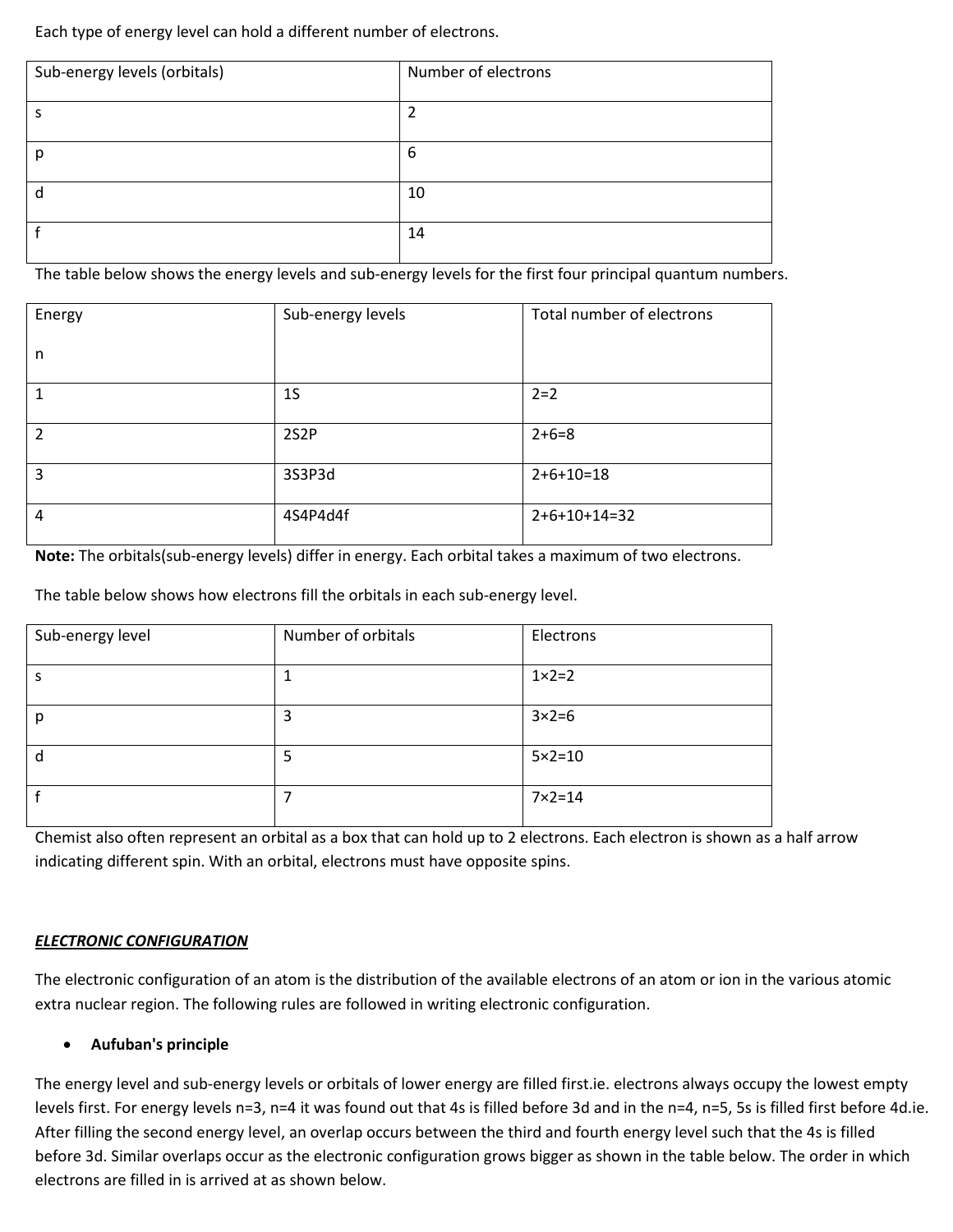#### **Pauli exclusion principle**

Only two electrons can occupy an orbital and must have opposite spins.

So the maximum number of electrons in s-orbitals is 2(S^2)

The maximum number of electrons in p-orbitals is  $6(p^66)$ 

The maximum number of electrons in d-orbital is  $10(d^{\wedge}10)$ 

The maximum number of electrons in f-orbital is 14(f^14)

#### **Hund's rule of degenerate orbitals (or maximum multiplicity)**

The rule states that if electrons are present in a number of degenerate (equal or same energy) orbitals electrons occupy all orbitals singly with parallel spins before any pairing occurs in any orbital.

Eg.

#### **The table below shows the electronic configuration of some elements**

#### **Questions**

**Write the electronic configuration of;**

**P**

**Ar**

**Fe**

**V**

**Ni**

**Cs**